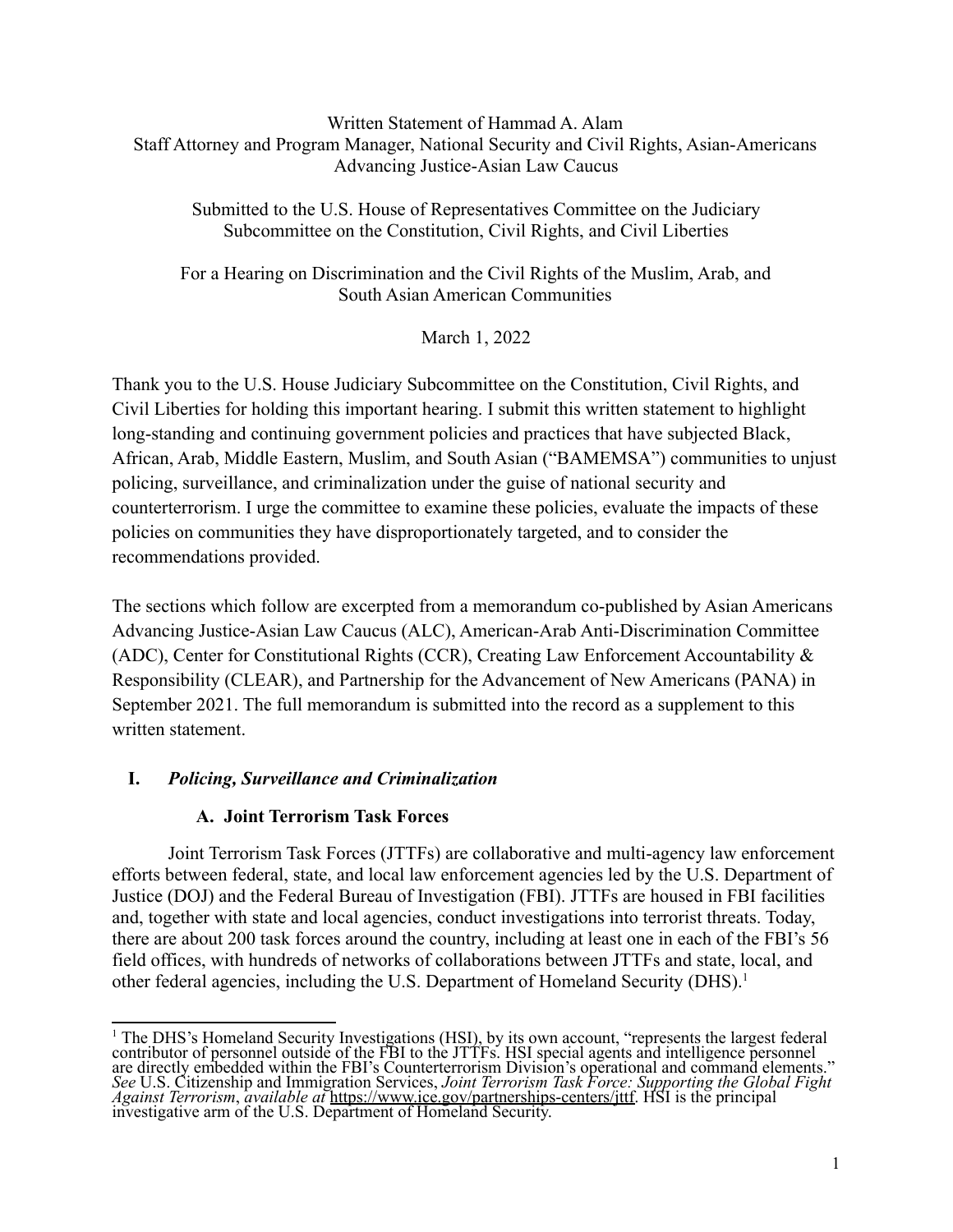JTTFs, their structure, and their activities are shrouded in secrecy. For instance, there is no publicly available list of agencies that participate in JTTFs in many jurisdictions. What we do know is that JTTFs involve collaborations between federal law enforcement agencies like the FBI and local law enforcement, including local police departments and sheriff's offices, with the former providing training, resources, and coordination. Local law enforcement officers are in turn deputized as federal field agents tasked with carrying out investigations and operations. The rules, protocols and chain of command governing these deputizations are unclear. 2

In 2008, then Attorney General Mukasey rewrote the guidelines that govern the conduct of FBI and JTTF agents, giving them unfettered authority to investigate anyone without any factual basis for suspected wrongdoing.<sup>3</sup> Under these guidelines, FBI and JTTF agents have the power to open what are called "assessments" on individuals, even without any factual indication of wrongdoing or threat to national security. <sup>4</sup> Through such assessments, agents may use intrusive investigative techniques, including confidential informants, interviews under false pretenses, and unlimited physical surveillance typically reserved for investigations supported by a factual criminal predicate.<sup>5</sup> These investigative authorities are often broader than those permitted under state and local law, policies, and regulations.

That such techniques can be diffused throughout the country through the FBI's JTTF collaborations with support from local law enforcement agencies indicates the all-encompassing and dragnet nature of policing, surveillance, and potential criminalization of communities traditionally targeted by counterterrorism investigations. These include Black activists and others engaged in anti-policing, civil rights, animal rights, environmental justice, and other protest and resistance movements, including those the FBI has previously marked as "Black Identity Extremists," as well as those among BAMEMSA communities. Given the DHS's involvement in JTTFs, immigrants from these and other communities are particularly vulnerable to profiling and surveillance without suspicion.

JTTFs inflict harm on local communities through racial profiling, harassment, suspicionless surveillance and investigations, and exploitation of immigration enforcement, all of which are authorized under federal guidelines loosened after September 11, 2001. The White House and leading federal agencies, including the DOJ, FBI, and DHS, must take the steps outlined below to begin addressing the harms inflicted by this abusive and harmful program.

<sup>3</sup> U.S. DEP'T OF JUSTICE, *The Attorney General's Guidelines for Domestic FBI Operations* (Oct. 2008), *available at* [https://www.justice.gov/archive/opa/docs/guidelines.pdf.](https://www.justice.gov/archive/opa/docs/guidelines.pdf) [https://cao-94612.s3.amazonaws.com/documents/Sept.-5-Agenda-Packet.pdf.](https://cao-94612.s3.amazonaws.com/documents/Sept.-5-Agenda-Packet.pdf)

<sup>2</sup> *See, e.g.*, *Standard Memorandum of Understanding Between the Federal Bureau of Investigation and the San Francisco Police Department*, *available at*

[https://www.brennancenter.org/sites/default/files/analysis/SFPD%20MOU-JTTF.pdf;](https://www.brennancenter.org/sites/default/files/analysis/SFPD%20MOU-JTTF.pdf) *Standard Memorandum of Understanding Between the Federal Bureau of Investigation and the City of Portland and the Portland Police Bureau*, *available at*

<https://www.brennancenter.org/sites/default/files/analysis/PORTLAND%20JTTF%20MOU%20Draft.pdf>; *Standard Memorandum of Understanding Between the Federal Bureau of Investigation and the Oakland Police Department*, *available at*

 $\frac{4}{3}$  *Id.* at 17-18.

 $^5$  *Id.* at 19-20.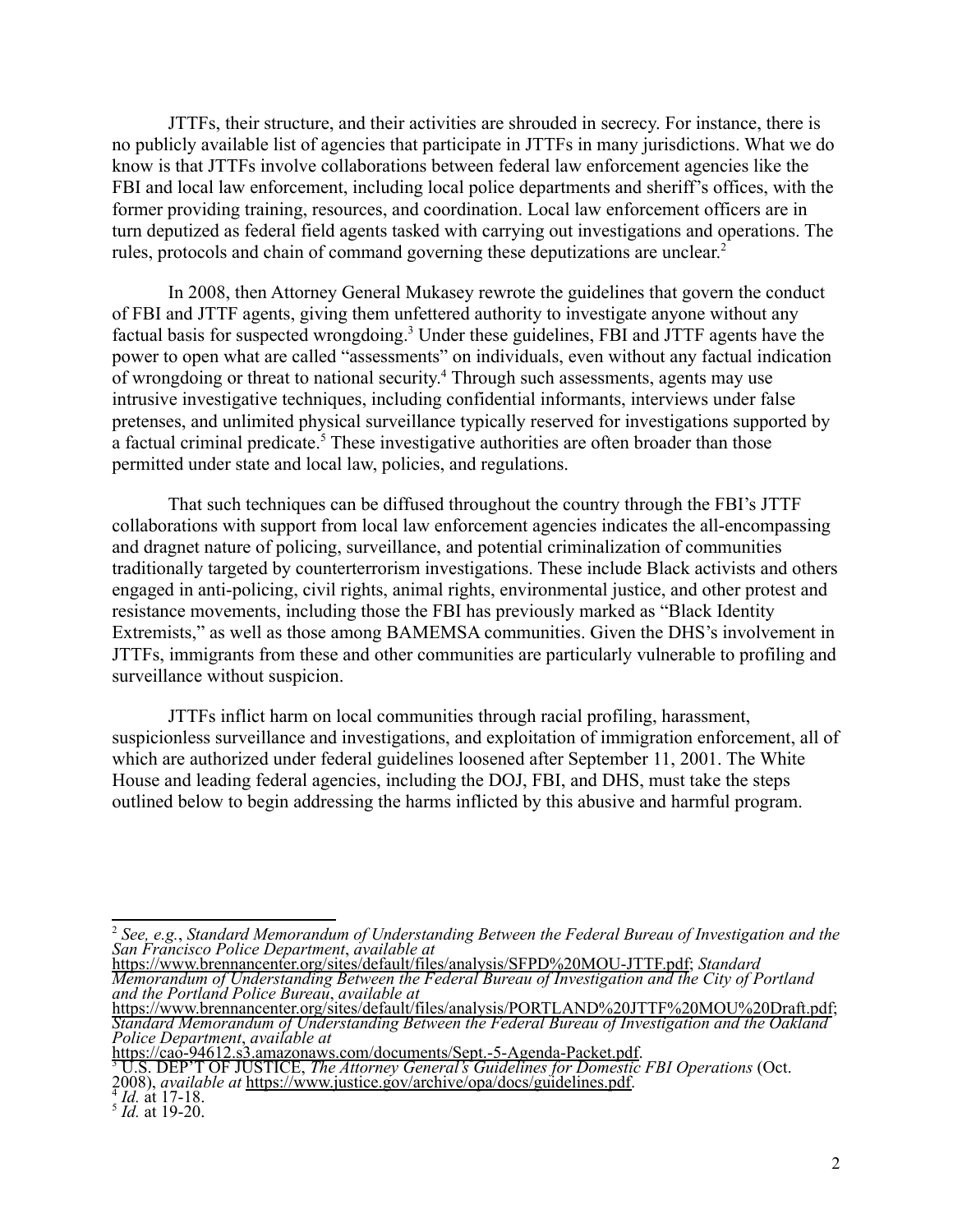## *Recommendations*

- The DOJ should dismantle the JTTF, all of its field offices and collaborative networks, including with state and local agencies and those established internationally, and any future such iterations that may go by other names;
- The DOJ Office of the Inspector General (DOJ OIG) must examine and publish findings on what types of information the JTTF shares and has shared with other federal agencies, including DHS, DHS Fusion Centers, and other components of DHS, and how these agencies have used this information;
- The DOJ OIG must (1) examine and evaluate the data that the FBI has collected and holds on U.S. and non-U.S. persons and purge all records which did not lead to predicated investigation; (2) evaluate and publish findings regarding violations of state and local law resulting from JTTF collaborations; (3) evaluate and publish findings about how many "assessments" are opened based in whole or in part on First Amendment protected activity; (4) evaluate and publish findings about how many "assessments" JTTFs open into those it classifies as engaging in so-called Black Identity Extremism, Islamic extremism, domestic terrorism, and other such classifications; and (5) evaluate and publish findings regarding the disproportionate impacts of JTTFs on BAMEMSA, immigrant, and communities of color;
- The DOJ must publicly publish all Memorandums of Understanding (MOUs) establishing JTTF partnerships between the FBI and local, state, tribal, and other federal agencies, the names of each agency participating in the JTTF across the country, and the number of officers from each agency assigned to the JTTF in a full- or part-time capacity;
- The DOJ must release data regarding funding allocations to local and state agencies, including law enforcement agencies, participating in the JTTF;
- Establish a Congressional Commission or Congressional hearings led by impacted and targeted communities to evaluate and remedy the harms and impacts of the JTTF and its operations.

# **B. Countering Violent Extremism**

Countering Violent Extremism (CVE) constitutes a series of government and private sector programs, policies, and frameworks designed to ostensibly identify individuals perceived to be susceptible to "radicalization" and "violent extremism." While CVE in the U.S. is rooted in programs and policies initially developed and implemented by the federal government, including DHS, DOJ, and FBI, CVE programs and frameworks are disseminated globally, with concerns of human rights violations echoed worldwide.<sup>6</sup> The term "CVE" itself has now transformed into a broader reference for domestic and international frameworks intended to address violent extremism and radicalization, now with multiple iterations that go by varied names.<sup>7</sup>

<sup>6</sup> *See, e.g.*, The Transnational Institute, *The Globalisation of Countering Violent Extremism Policies: Undermining Human Rights, Instrumentalising Civil Society*, *available at*

<sup>7</sup> CVE's varied names and identifications pose a considerable impediment to grassroots and community mobilization and public recognition of these programs, which all fall under the general framework of CVE. *See, e.g.*, U.S. Dep't of Homeland Sec., *DHS Countering Violent Extremism Grant*, *available at* <https://www.dhs.gov/cvegrants>; U.S. Dep't of Homeland Sec., *DHS Targeted Violence and Terrorism* [https://www.tni.org/en/publication/the-globalisation-of-countering-violent-extremism-policies.](https://www.tni.org/en/publication/the-globalisation-of-countering-violent-extremism-policies)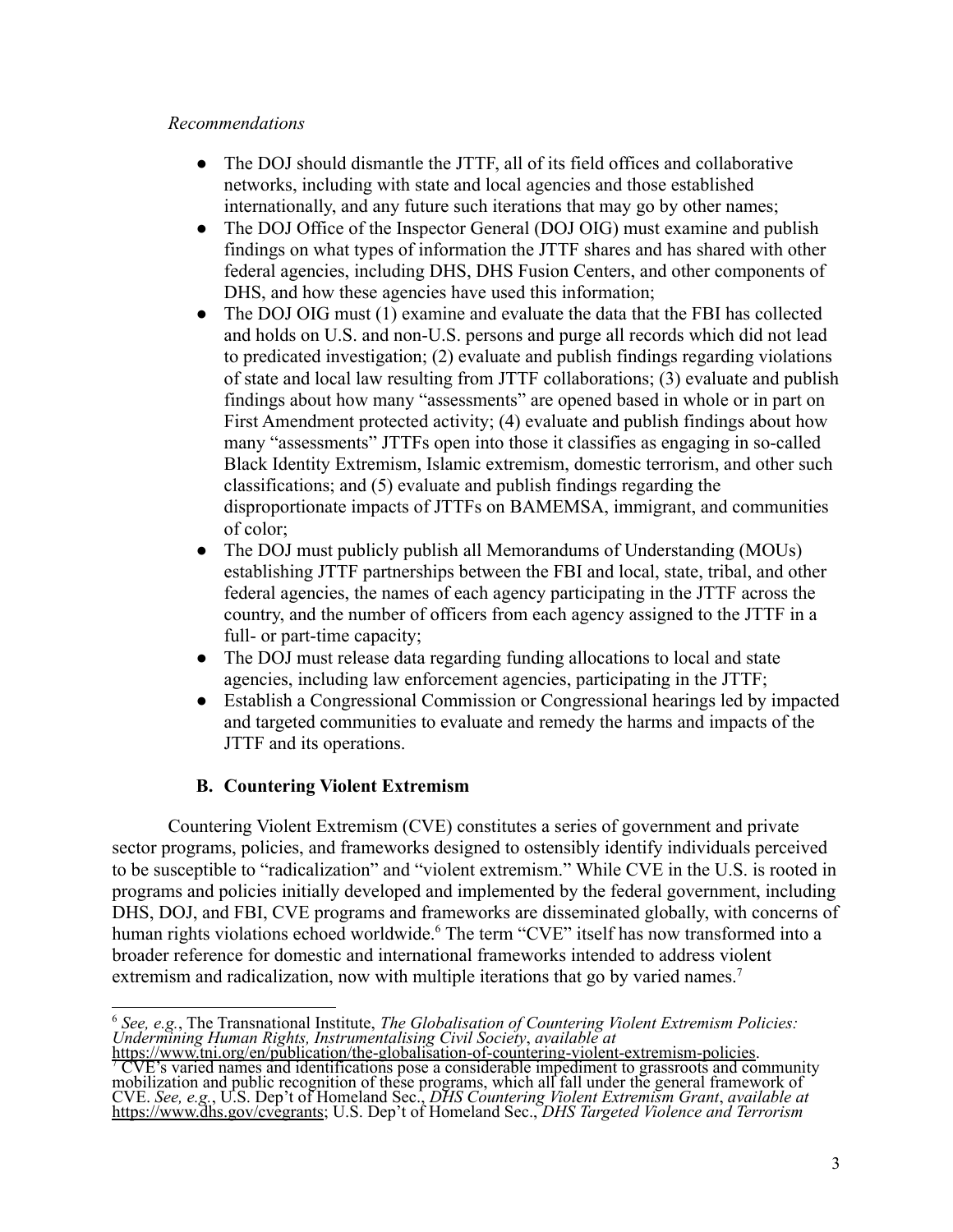CVE's theoretical foundations lie in the controversial and empirically questionable "radicalization theory."<sup>8</sup> Under the theory, CVE frameworks mark expressions of political dissent, cultural and religious saliency, and feelings of alienation as indicators of potential radicalization and violent extremism, thus casting everyday activities and expressions as indicators of "pre-terrorism" warranting potential arrest and prosecution. Some examples of activities and expressions that have served as indicators of extremism under CVE frameworks include wearing traditional religious attire; increased attendance of a house of worship or prayer group; travel abroad; increased political or social activism; and critique of U.S. domestic or foreign policy. While these indicators may appear neutrally applicable, given long-standing federal law enforcement targeting of Muslim, Black, and other communities traditionally perceived to be suspect, as well as empirical evidence that past CVE programs have almost exclusively targeted Muslim, Black, and LGBTQ groups, the indicators themselves reveal a racialized focus that leaves targeted communities vulnerable to surveillance and criminalization under CVE frameworks.<sup>9</sup> CVE thus reinforces the racialized fallacy that people from a particular religious, racial or ethnic group are more likely to commit acts of terrorism or violent extremism, while doing nothing to address the systemic barriers hampering their progress and wellbeing.

CVE frameworks claim to "empower local partners to prevent violent extremism,"<sup>10</sup> but in effect constitute little more than racial or religious profiling under the guise of "counterterrorism" policy. Often billed as "community-led" programs, they are, in fact, intelligence gathering operations resulting in the disproportionate if not exclusive targeting of Muslim, Black, and other communities historically regarded as suspect and criminal.<sup>11</sup> Unlike traditional surveillance employed by law enforcement, CVE disseminates surveillance models throughout targeted communities without the physical presence of agents. In the U.S., CVE has often taken the form of grant programs distributing federal funding to local organizations, including academic institutions and non-profit organizations, and partnering grant recipients with federal and local law enforcement agencies who in turn provide training to help identify "violent extremism" and collect information on the communities and individuals such grant recipients

*Prevention Grant Program (TVTP)*, *available at* <https://www.dhs.gov/tvtpgrants> ("The TVTP Grant program is an evolution of the FY16 CVE Grant Program."); Fed. Bureau of Investigation, *Preventing Violent Extremism in Schools*, *available at*

[https://rems.ed.gov/Docs/FBI\\_PreventingExtremismSchools.pdf](https://rems.ed.gov/Docs/FBI_PreventingExtremismSchools.pdf) (noting the "FBI's Countering Violent Extremism (CVE) program"); U.S. Dep't of Homeland Sec., *DHS Center for Prevention Programs and Partnerships (CP3)*, *available at* <https://www.dhs.gov/CP3> (listing both the DHS TVTP grant program and the CVE grant program).

<sup>8</sup> *See Why Countering Violent Extremism Programs are Bad Policy*, Brennan Center for Justice, Sept. 9, 2019, *available at*

[https://www.brennancenter.org/our-work/research-reports/why-countering-violent-extremism-programs-ar](https://www.brennancenter.org/our-work/research-reports/why-countering-violent-extremism-programs-are-bad-policy) [e-bad-policy](https://www.brennancenter.org/our-work/research-reports/why-countering-violent-extremism-programs-are-bad-policy) ("CVE programs are designed around the erroneous idea that there is a discernible process of radicalization that results in terrorist violence. The key assumption of radicalization theory is that individuals who adopt 'extremist' ideologies start down a conveyor belt that leads inexorably toward becoming a terrorist.").

<sup>9</sup> *See* Faiza Patel, *Countering Violent Extremism Programs in the Trump Era*, Brennan Center for Justice, June 15, 2018, *available at*

[https://www.brennancenter.org/our-work/analysis-opinion/countering-violent-extremism-programs-trump](https://www.brennancenter.org/our-work/analysis-opinion/countering-violent-extremism-programs-trump-era)[era](https://www.brennancenter.org/our-work/analysis-opinion/countering-violent-extremism-programs-trump-era).

<sup>10</sup> *See* U.S. Dep't of Homeland Sec., *Empowering Local Partners to Prevent Violent Extremism in the United States* (Aug. 2011), *available at*

[https://www.dhs.gov/sites/default/files/publications/empowering\\_local\\_partners.pdf.](https://www.dhs.gov/sites/default/files/publications/empowering_local_partners.pdf)

<sup>11</sup> *See* Michael Price, *Community Outreach or Intelligence Gathering?*, Brennan Center for Justice, Jan. 29, 2015, *available at* 29, 2015, *available at* <https://www.brennancenter.org/our-work/research-reports/community-outreach-or-intelligence-gathering>.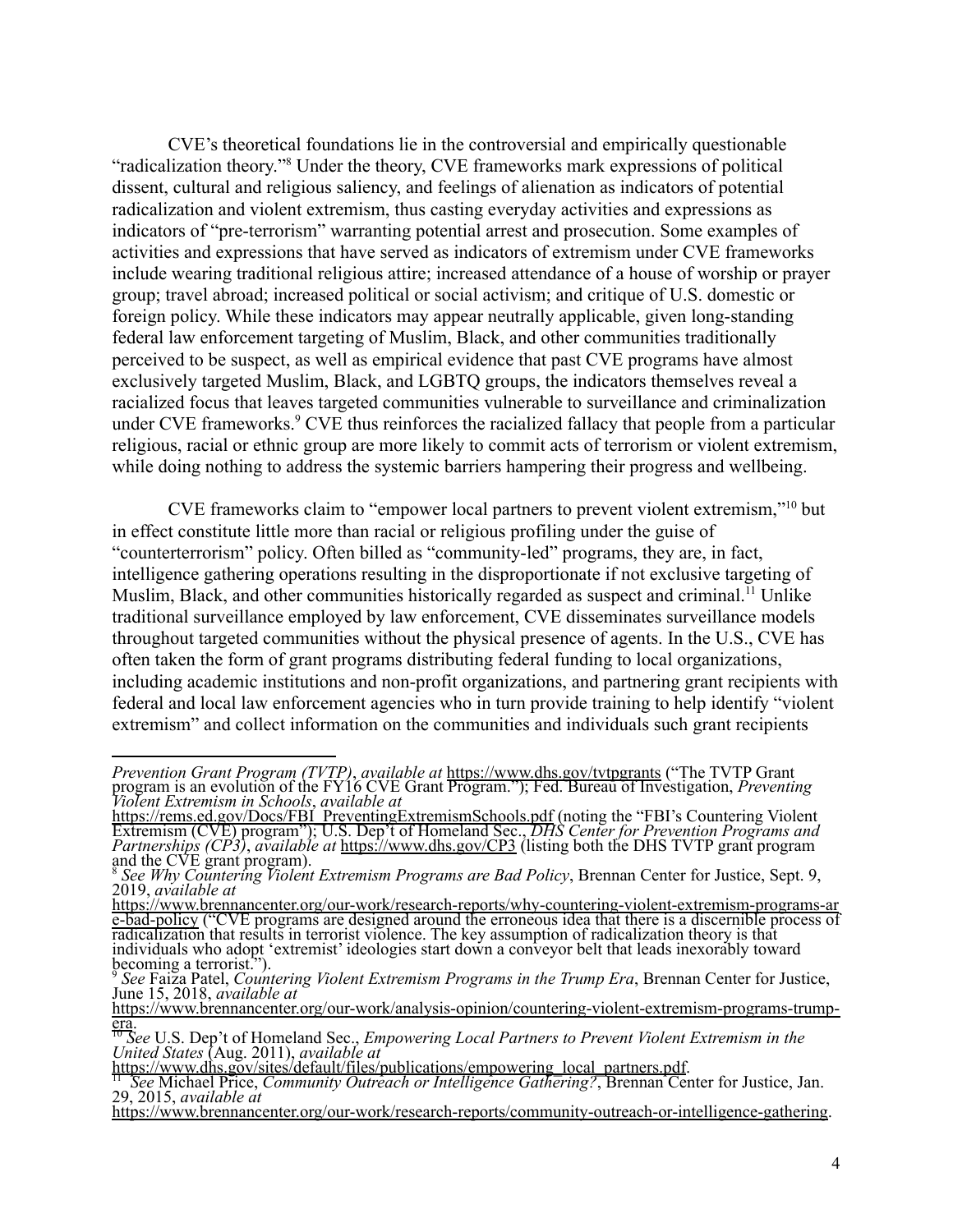serve. Some examples of grant recipients and their grant focus include non-profit organizations providing "terrorism-prevention" training to teachers who are then tasked with identifying violent extremism amongst primarily students of color; community-based organizations providing social services, including mental health services, to Arab and Muslim refugees who have fled conditions of violence; and academic institutions esstablishing programs to monitor and report online "extremist" content. Under the Obama administration, DHS awarded 31 grants totaling \$10 million, all to Muslim-serving groups save one.<sup>12</sup> This disproportionate focus on Muslim communities, despite widespread community opposition, underscores the biased nature of counterterrorism policing which has almost exclusively targeted Muslim and Black communities.

CVE's law enforcement underpinnings have an undeniably chilling effect on the communities such programs target, as well as their exercise of civil rights and liberties. It also has the practical effect of both stigmatizing individuals from "suspect communities"--particularly Muslim and other communities--and unwittingly placing them into referral networks where they are in turn more likely to be the targets of unwarranted law enforcement interdiction. Finally, because of the so-called "community-led" approach to surveillance under CVE frameworks, CVE programs foment distrust not only between targeted communities and government institutions and actors, but also service providers, teachers, community leaders and others tasked with implementing CVE frameworks in their communities.

CVE has been shown to be ineffective, and no government agency to date has provided any evidence that CVE frameworks are successful at "preventing" or "countering" violent extremism.<sup>13</sup> Community groups have called for an end to such programs, however, not only because of their ineffectiveness, but because of the premises they fundamentally rely on.<sup>14</sup> Given CVE's flawed assumptions that certain communities may be especially susceptible to violent extremism and that any such violent extremism can be predicted and prevented through the identification of so-called indicators, opposition to CVE has called for an abandonment of CVE frameworks altogether, citing them as deeply stigmatizing and corrosive.<sup>15</sup> This is the case even with the alarming expansion of CVE frameworks to address what policymakers name as "domestic violent extremism," with community groups raising concerns that more funding and resources for law enforcement to engage in CVE programs risks inevitably intensifying the long-standing targeting of Muslim, Black and other communities by the counterterrorism law enforcement apparatus, while doing nothing to address systemic white supremacy, whether

<sup>12</sup> *Supra* note 14.

<sup>13</sup> *Id.*

<sup>&</sup>lt;sup>14</sup> For additional resources, background, and community demands regarding CVE frameworks and programs, *see* StopCVE Coalition, [http://www.stopcve.com/;](http://www.stopcve.com/) *see also* Muslim Justice League, *StopCVE Primer*, available at

[https://www.muslimjusticeleague.org/wp-content/uploads/2020/09/MJL-StopCVE-Primer-2020.pdf.](https://www.muslimjusticeleague.org/wp-content/uploads/2020/09/MJL-StopCVE-Primer-2020.pdf) The recommendations to end all CVE frameworks and programs, establish Congressional hearings and community forums, and reallocate all CVE funding have been drafted by the StopCVE Coalition through an iterative, grassroots process.

<sup>15</sup> *See* Lydia Wilson, *Gone to Waste: The 'CVE'Industry After 9/11*, Newlines Magazine, Sept. 10, 2021, *available at*

[https://newlinesmag.com/argument/understanding-the-lure-of-islamism-is-more-complex-than-the-experts](https://newlinesmag.com/argument/understanding-the-lure-of-islamism-is-more-complex-than-the-experts-would-have-you-believe/) [-would-have-you-believe/](https://newlinesmag.com/argument/understanding-the-lure-of-islamism-is-more-complex-than-the-experts-would-have-you-believe/) (arguing that CVE frameworks, methodologies, and programs are all part of a "flawed industry" that stigmatizes "entire communities as terrorist-producing").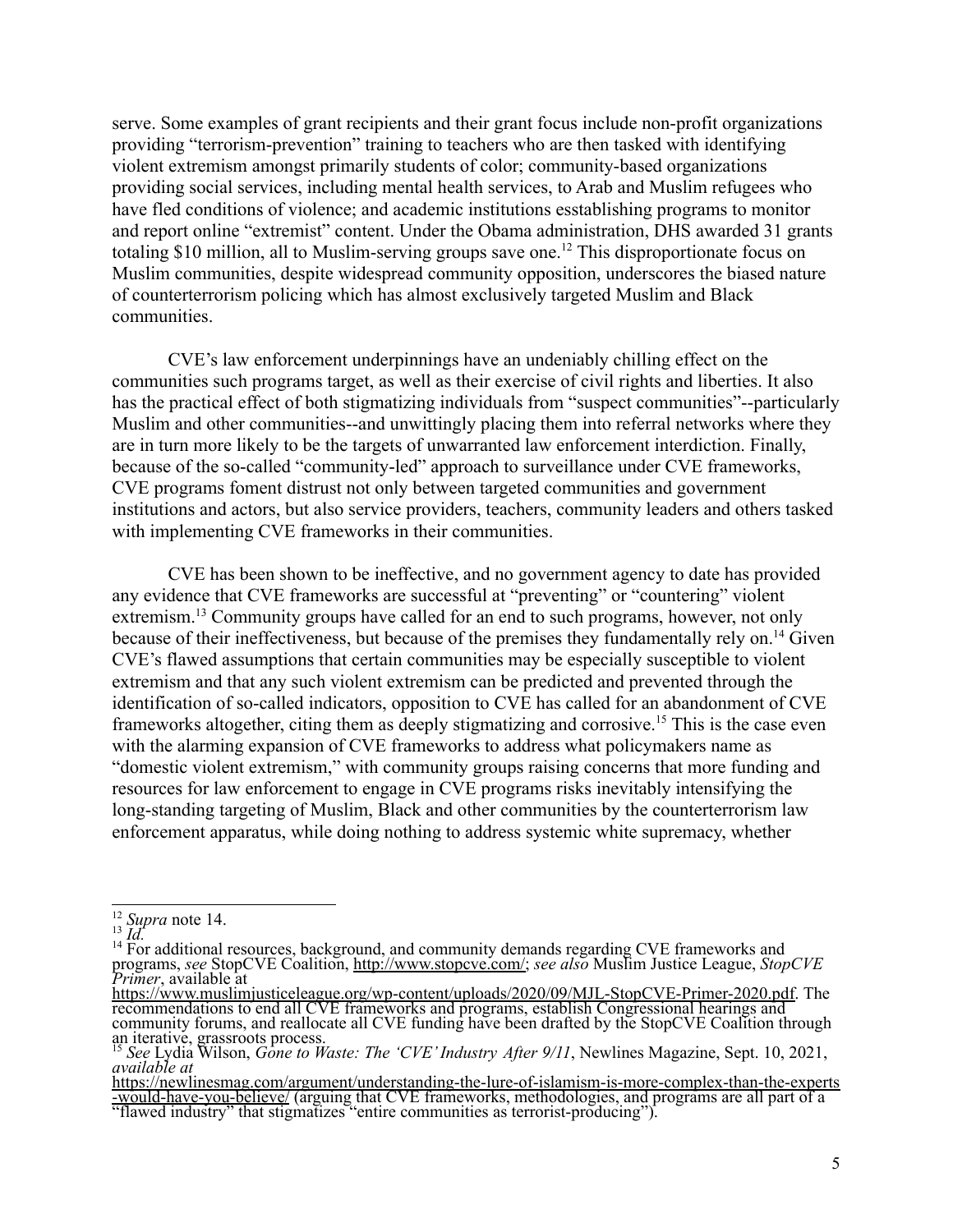across America's law enforcement agencies, <sup>16</sup> its institutions, or its social and economic structures<sup>17</sup>

*Recommendations*

- End all CVE frameworks and programs, including DHS's Center for Prevention Programs and Partnerships (CP3), federal grant programs like the Targeted Violence and Terrorism Prevention (TVTP) Grant Programs, State Homeland Security Grant Program, Urban Areas Security Initiative, and all grants addressing "domestic violent extremism" (DVE);
- End all DHS, FBI, and DOJ programs based on the "radicalization theory" and the use of community-policing frameworks designed to counter or prevent so-called "radicalization";
- Establish Congressional hearings and community forums led by impacted communities on the harms of CVE, including reparations;
- Reallocate all CVE-related funding under DHS and DOJ to other non-law enforcement federal agencies under the guidance of impacted and targeted communities;
- Direct the DHS's Office of Inspector General to conduct an evaluation of past and ongoing CVE programs, including the FY2016 CVE Grant Program, the FY2020 TVTP Grant Program, and the FY2021 TVTP Grant Program, and the work of the DHS CP3 and any programs and initiatives involving training, collaboration, or advisement provided by DHS officials to state and local government agencies implementing local CVE programs, including investigating the nature and extent of any information and data collected by DHS from grant recipients.

# **C. FBI Informant Recruitment and Coercion Practices**

The FBI has aggressively recruited informants within Muslim, Arab, and South Asian communities. The deployment of informants in these communities' private, religious and political spaces has had devastating impacts. Moreover, the recruitment of informants is stigmatizing and often coercive. FBI agents' unfettered access to a growing arsenal of coercive measures include the ability to delay or withhold immigration benefits, interrogate individuals at the border, and place people on watch-lists.<sup>18</sup> They can thus derail individuals' ability to travel, be with family, or secure important immigration benefits in exchange for information or affirmative information gathering.<sup>19</sup> These recruitment efforts have gone virtually unregulated,

<sup>16</sup> *See* Michael German, *Hidden in Plain Sight: Racism, White Supremacy, and Far-Right Militancy in Law Enforcement*, Brennan Center for Justice, Aug. 27, 2020, *available at*

[https://www.brennancenter.org/our-work/research-reports/hidden-plain-sight-racism-white-supremacy-an](https://www.brennancenter.org/our-work/research-reports/hidden-plain-sight-racism-white-supremacy-and-far-right-militancy-law) [d-far-right-militancy-law](https://www.brennancenter.org/our-work/research-reports/hidden-plain-sight-racism-white-supremacy-and-far-right-militancy-law).

<sup>&</sup>lt;sup>17</sup> For additional information regarding the limitations and critique of the supposed utility of CVE and similar policing programs even as to white supremacist violence, *see* Nicole Nguyen & Yazan Zahzah, *Why Treating White Supremacy as Domestic Terrorism Won't Work and How to Not Fall for It*, Vigilant Love (2021), *available at*

[https://static1.squarespace.com/static/593f2dbaebbd1a0b706908ea/t/5fa0518556b08d66e6c5d4e8/160434](https://static1.squarespace.com/static/593f2dbaebbd1a0b706908ea/t/5fa0518556b08d66e6c5d4e8/1604342152141/white_supremacy_toolkit.pdf) [2152141/white\\_supremacy\\_toolkit.pdf.](https://static1.squarespace.com/static/593f2dbaebbd1a0b706908ea/t/5fa0518556b08d66e6c5d4e8/1604342152141/white_supremacy_toolkit.pdf)

<sup>18</sup> Sana Sekkarie, Note, *The FBI Has a Racism Problem and it Hurts Our National Security*, Geo. Sec. Stud. Rev (2020).

<sup>19</sup> *See, e.g.*, Nina Totenberg[,](https://www.npr.org/2020/12/10/945000341/supreme-court-says-muslim-men-can-sue-fbi-agents-in-no-fly-list-case) *Supreme Court Says Muslim Men Can Sue FBI Agents in No-Fly List Case*, NPR, Dec. 10, 2020, *available at*

[https://www.npr.org/2020/12/10/945000341/supreme-court-says-muslim-men-can-sue-fbi-agents-in-no-fl](https://www.npr.org/2020/12/10/945000341/supreme-court-says-muslim-men-can-sue-fbi-agents-in-no-fly-list-case) [y-list-case](https://www.npr.org/2020/12/10/945000341/supreme-court-says-muslim-men-can-sue-fbi-agents-in-no-fly-list-case) (describing how three Muslim men, who were not"suspected of illegal activity," were put on a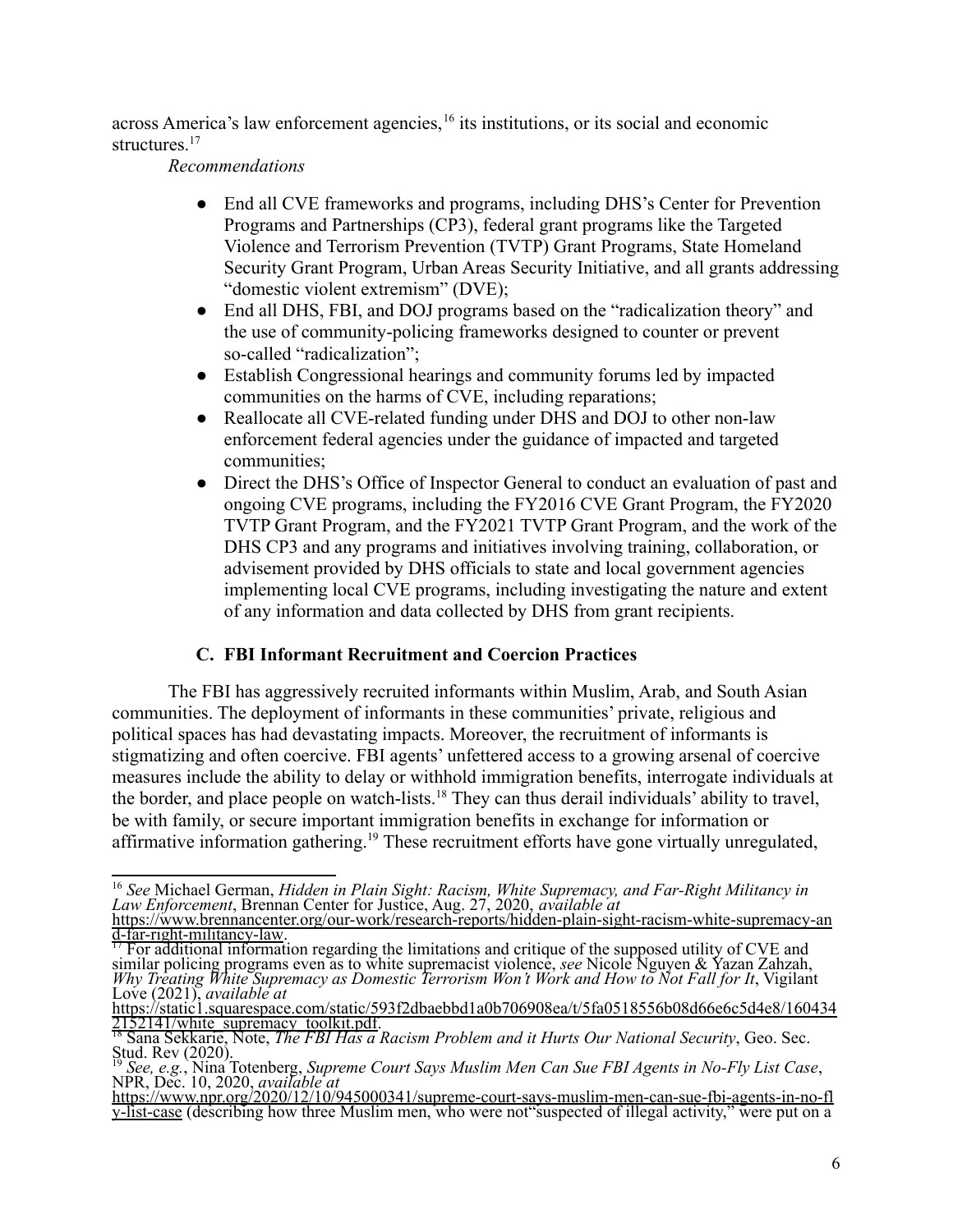unrestrained, and present limited avenues for judicial oversight.<sup>20</sup> While many of these coercive measures, including watchlisting and coercive border searches, are addressed elsewhere in this memorandum, the practice of FBI informant coercion is of paramount concern to Muslim, Arab, South Asian and other immigrant communities.

# *Recommendations*

- The FBI's Domestic Investigations and Operations Guide (DIOG) should be amended to prohibit the deployment of informants into religious and community spaces;
- The DOJ OIG should investigate FBI abusive informant coercion and recruitment practices and publish its findings and recommendations. This should include an assessment of the scope and impact of these practices, and the FBI's compliance with even the minimal existing FBI Guidelines<sup>21</sup>;
- Congress should consider legislation giving a right of action to anyone who has been threatened, blackmailed, or otherwise coerced into providing information to the federal government and provide reparations to victims of entrapment and coercion;
- The CARRP program, the No-Fly List and the Selectee List must be abolished to prevent their abuse by FBI agents from interfering with individuals' rights;
- The FBI should be prohibited from rewarding FBI agents for their cultivation of Confidential Human Sources amongst particular ethnic or religious groups.<sup>22</sup>

# **II.** *Immigrants' Rights and National Security*

# **A. Denaturalization**

For most of the country's history since the passage of legislation authorizing denaturalization, this extraordinary measure has been reserved for former Nazis and other war criminals. The Obama and Trump Administrations, however, expanded the use of denaturalization. The Trump Administration ramped up denaturalization efforts and widely publicized them, instilling fear in immigrant communities and raising concerns that the

 $^{20}$  This issue is not new. A 2005 DOJ OIG special report on the FBI's compliance with its own Manual of Investigative Operations and Guidelines "found one or more Guidelines deficiencies in 104 of the 120 confidential informant files [reviewed], or 87 percent of those we examined." OFFICE OF THE INSPECTOR GEN., U.S. DEP'T OF JUSTICE, The Federal Bureau of Investigation's Compliance with the Attorney General's Investigative Guidelines (2007), *available at*

No-Fly list for years and were unable to travel for work or to visit family when they refused to become FBI informants).

<https://oig.justice.gov/sites/default/files/archive/special/0509/chapter3.htm>.

<sup>&</sup>lt;sup>21</sup> Directorate of Intelligence, Fed. Bureau of Investigation, Confidential Human Source Policy Guide (Sept. 21, 2015), *available at*

<https://theintercept.com/document/2017/01/31/confidential-human-source-policy-guide/>.

<sup>&</sup>lt;sup>22</sup> Decl. of Marc Sageman in Opposition to Defs.' Cross- Motion for Summary Judgement, Latif v. Lynch, No. 3:10-cv-00750-BR (D. Or. Aug. 7, 2015), ECF No. 268, *available at*

https://www.aclu.org/sites/default/files/field document/268. declaration of marc sageman 8.7.15.pdf ("FBI special agents are promoted and rewarded—even with monetary bonuses—based on providing derogatory information on U.S. persons, while admission of error or new information that exonerates someone from suspicion tends not to be rewarded. In other words, the incentive in the system is to report suspicious activity but not correct the information when it turns out to have been a false alarm."); *see also supra* note 25 ("FBI special agents are promoted and rewarded based on the negative information they provide on the communities they are monitoring. Information that exonerates people from suspicion is not similarly rewarded.").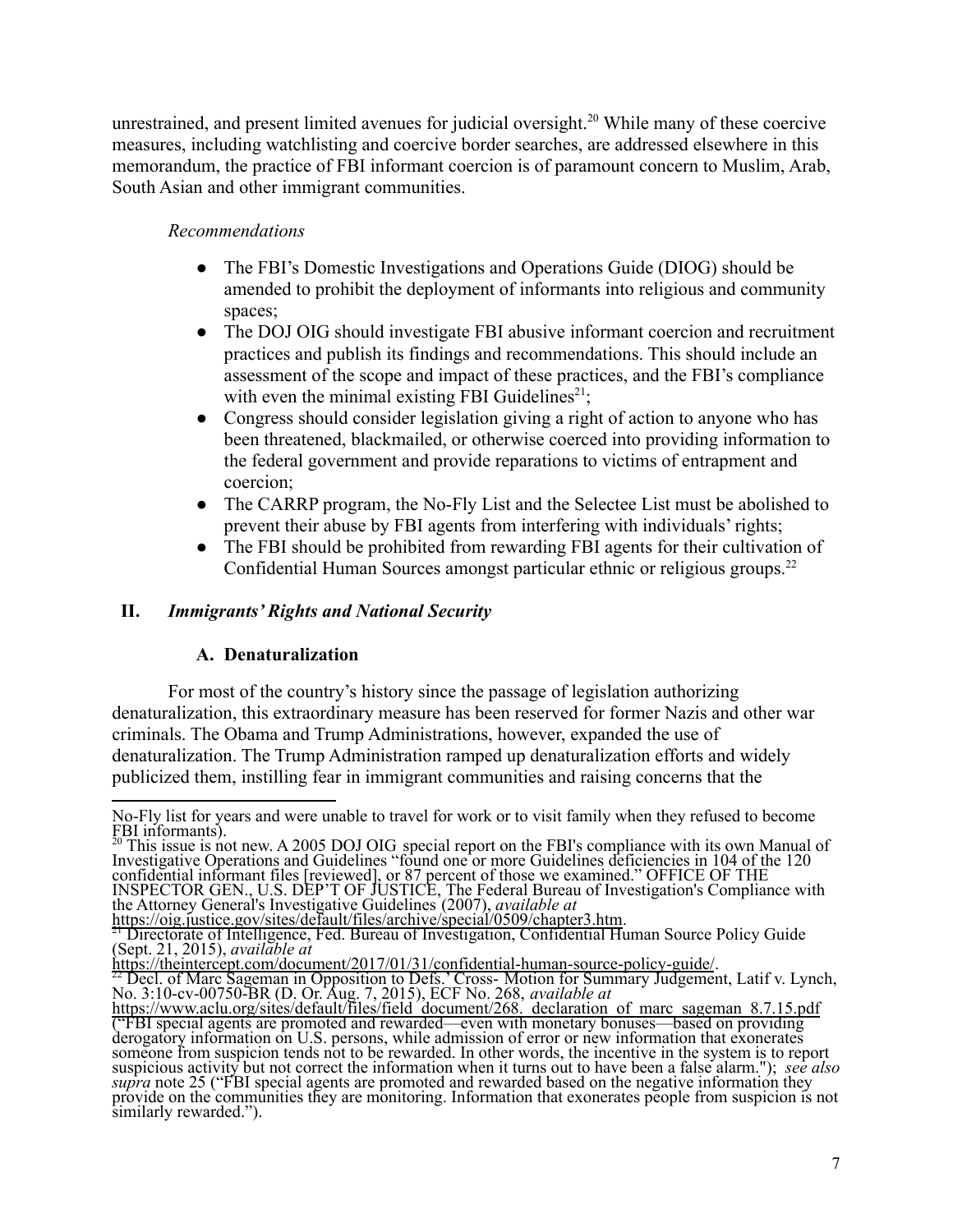government would target them for minor mistakes in paperwork. In 2017, the Trump Administration announced the beginning of Operation Second Look, a program to investigate the pursuit of denaturalization against at least 1,600 citizens.<sup>23</sup> Between 2008 and 2020, 40% of the 228 denaturalization cases filed by the DOJ were filed after 2017.<sup>24</sup> Additionally, in 2020, the Trump Administration created an office within the DOJ focused exclusively on denaturalization efforts.

Denaturalization can have disastrous consequences for the targeted individual and their family members. Numerous U.S. Supreme Court decisions recognize the importance of citizenship, that its loss may result in the loss "of all that makes life worth living."<sup>25</sup> The law permits automatic denaturalization of spouses and children of individuals who derived citizenship from the individual and where denaturalization was as a result of willful misrepresentation.<sup>26</sup> This essentially constitutes guilt by association – putting at risk the citizenship of individuals who had no involvement in any attempt to procure naturalization by willful misrepresentation. It is clear that the Trump Administration pursued denaturalization in order to further pursue deportation, and the DOJ has admitted as much.<sup>27</sup> Because there is no statute of limitations with respect to civil denaturalization, citizens who have lived decades in the United States, establishing families and working here, can suddenly become subject to banishment.

Resolving a denaturalization case through settlement is encouraged as a way for the government to efficiently secure denaturalizations. A review of closed denaturalization cases as of May 2019 revealed that 77% of denaturalization cases ended in a plea or settlement agreement.<sup>28</sup> Settlement demands have put targeted individuals in coercive situations where they must agree to waive immigration protections, relinquish immigration statuses, and/or agree to deportation, in exchange for the government's decision not to strip the citizenship of derivative U.S. citizen children or spouses.<sup>29</sup> The government's settlement tactics are especially concerning in light of the procedural safeguards that are lacking in civil denaturalization proceedings. For civil denaturalization, there is no statute of limitations, right to appointed counsel, right to trial by jury, or any requirement of personal service to guarantee against involuntary *in absentia* denaturalizations.

A review of denaturalization suits filed in the first two years of the Trump Administration revealed that the DOJ had filed nearly three times as many civil denaturalization suits than the

<sup>23</sup> U.S. Dep't of Justice, *Justice Department Secures First Denaturalization as a Result of Operation Janus*, Jan. 9, 2018, *available at*

<sup>25</sup> *Knauer v. United States*, 238 U.S. 654, 659 (1946). <sup>24</sup> Katie Benner, *Justice Dept. Establishes Of ice to Denaturalize Immigrants*, N.Y. Tɪᴍᴇs, Feb. 26, 2020, <https://www.nytimes.com/2020/02/26/us/politics/denaturalization-immigrants-justice-department.html>. <https://www.justice.gov/opa/pr/justice-department-secures-first-denaturalization-result-operation-janus>.

 $^{26}_{27}$  8 U.S.C. § 1451(d).

<sup>27</sup> Anthony D. Bianco, Paul Bullis & Troy Liggett, *Civil Denaturalization: Safeguarding the Integrity of U.S. Citizenship*, U.S. Att'ys' Bull., July 2017, at 5, 16-17, <https://www.justice.gov/usao/page/file/984701/download> [[https://perma.cc/MSB6-P6CQ\]](https://perma.cc/MSB6-P6CQ) ("Typically, the

government does not expend resources on civil denaturalization actions unless the ultimate goal is the removal of the defendant from the United States.").

<sup>28</sup> Open Society Justice Initiative ("OSJI"), *Unmaking Americans: Insecure Citizenship in the United States*, at 106 (Sept. 2019), *available at*

[https://www.justiceinitiative.org/uploads/e05c542e-0db4-40cc-a3ed-2d73abcfd37f](https://www.justiceinitiative.org/uploads/e05c542e-0db4-40cc-a3ed-2d73abcfd37f/unmaking-americans-insecure-citizenship-in-the-united-states-report-20190916.pdf) /unmaking- americans [-insecure-citizenship-in-the-united-states-report-20190916.pdf](https://www.justiceinitiative.org/uploads/e05c542e-0db4-40cc-a3ed-2d73abcfd37f/unmaking-americans-insecure-citizenship-in-the-united-states-report-20190916.pdf).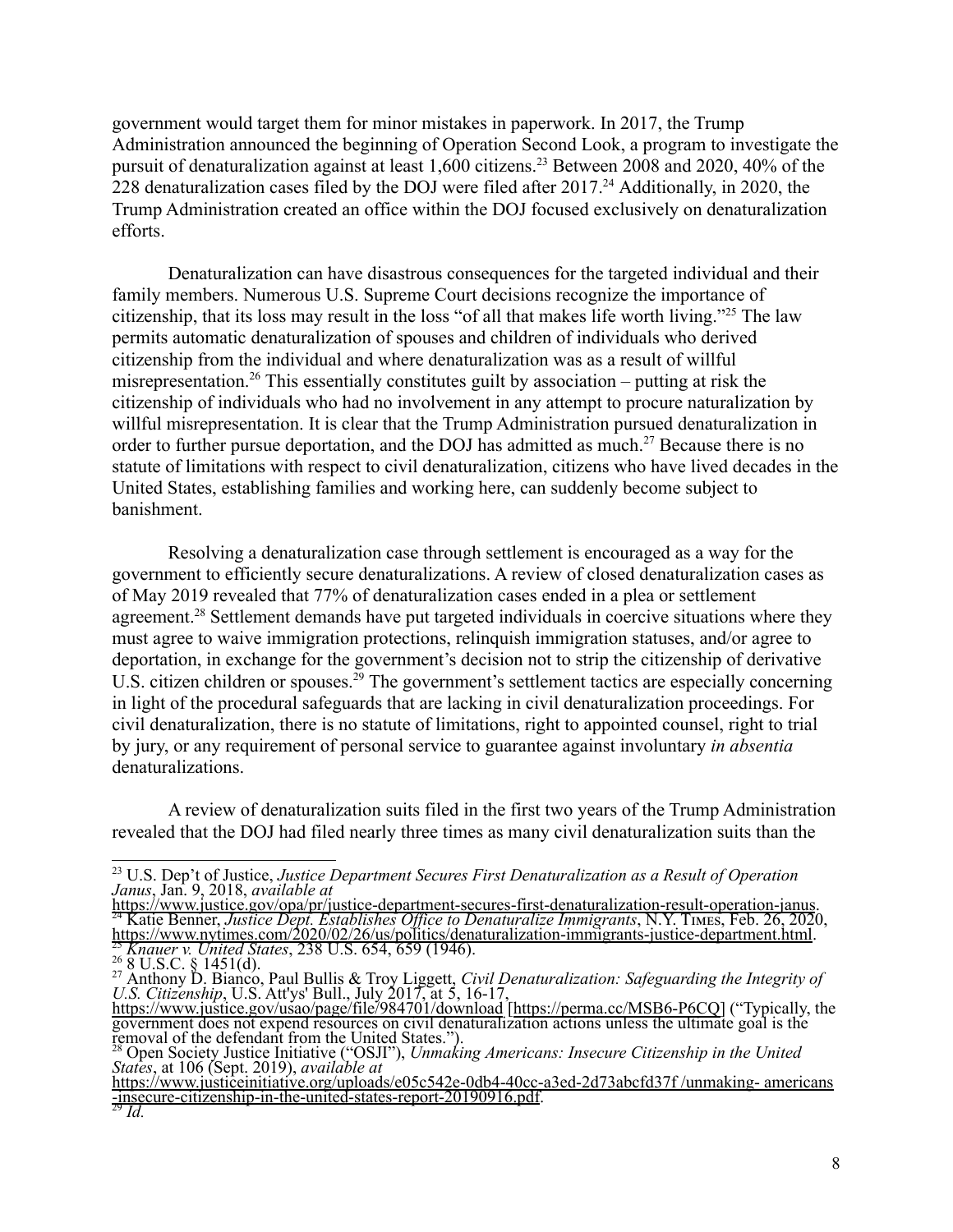average over the previous eight administrations.<sup>30</sup> At least a third of these cases appeared to fall within Operation Janus/Operation Second Look – using digital records of fingerprints to identify potential cases for denaturalization.<sup>31</sup> The same review determined that 49% of all civil denaturalization cases filed targeted citizens whose country of origin is a "special interest country"–a label often used as a proxy for Muslim-majority countries or countries with significant Muslim populations–which includes India, Nigeria, Bangladesh, and Pakistan.

One key tool for the government in identifying targets for denaturalization has been ATLAS – a screening functionality that is incorporated into the U.S. Citizenship and Immigration Services' (USCIS) primary case management system. <sup>32</sup> ATLAS receives information from the individual's form submission and biographic and biometric-based checks and then screens that through a predefined set of secret rules and, according to pattern-based algorithms and predictive analytics, determines whether the individual presents *potential* fraud, public safety, or national security concerns.<sup>33</sup> When ATLAS finds something derogatory according to its secret list of rules, the software sends out a "System Generated Notification," which is then triaged and elevated for further review or investigation.<sup>34</sup> Upon investigation, that individual can potentially be subject to immigration or criminal enforcement actions, including denaturalization.<sup>35</sup> Given the role of ATLAS in denaturalization operations<sup>36</sup>, ATLAS must be part of any review of denaturalization practices.

Additionally, both the Obama and Trump Administrations have pursued denaturalization in cases where an individual accepted a guilty plea relating to conduct in the five year statutory period prior to naturalization without receiving constitutionally adequate advice concerning the consequences of their plea. Many of these individuals pled guilty not knowing that someday, years down the line, the government could seek to denaturalize them based on their guilty plea, implicating their constitutional right to receive effective assistance of counsel.

Given the stakes at issue, and because individuals are not entitled to free representation in civil denaturalization proceedings, a review of current denaturalization priorities is of paramount importance.

#### *Recommendations*

- Halt denaturalization efforts and dismantle the denaturalization operations that were institutionalized at DHS, DOJ, and the State Department during the Obama and Trump administrations, including disbanding the denaturalization units within USCIS and DOJ;
- Support legislation designed to limit denaturalization and institute procedural protections for those subject to civil denaturalization. Support legislation to

 $^{30}$  *Id.* at 10.

 $^{31}_{22}$  *Id.* at 11.

<sup>33</sup> *Id.* <sup>32</sup> Privacy Impact Assessment for the ATLAS, DHS Reference No. DHS/USCIS/PIA-084 (Oct. 30, 2020), [https://www.dhs.gov/sites/default/files/publications/privacy-pia-uscis084-atlas-october2020\\_0.pdf.](https://www.dhs.gov/sites/default/files/publications/privacy-pia-uscis084-atlas-october2020_0.pdf)

<sup>34</sup> *Id.*

<sup>35</sup> *Id.*

<sup>36</sup> For more information on ATLAS's nexus to denaturalization, *see* Sam Biddle & Maryam Saleh, *Little-Known Federal Software Can Trigger Revocation of Citizenship*, The Intercept, Aug. 25, 2021, https://theintercept.com/2021/08/25/atlas-citizenship-denaturalization-homeland-security.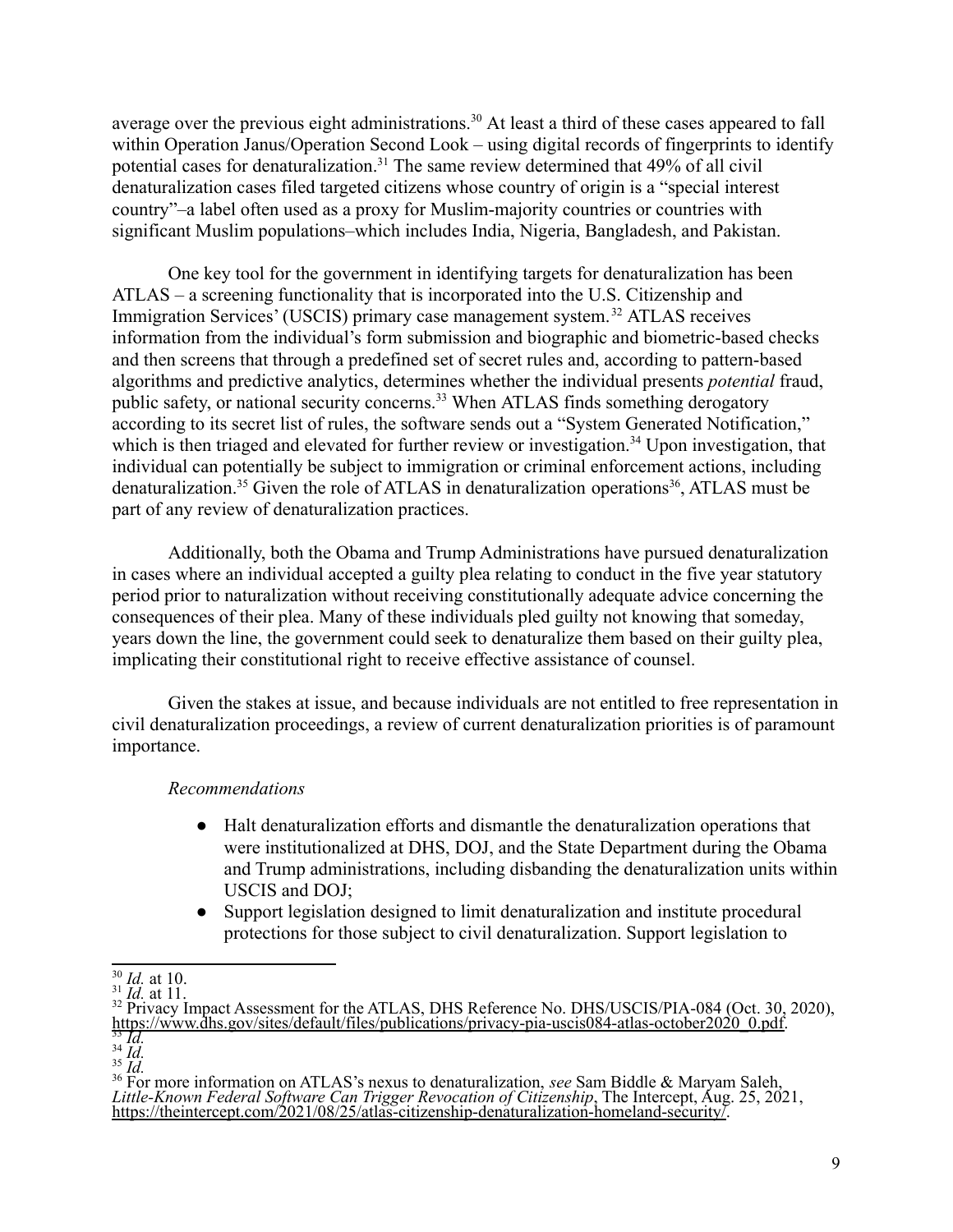impose a statute of limitations in civil denaturalization (there is currently a ten-year statute of limitations for criminal denaturalization); right to appointed counsel, right to trial by jury, heightened personal service requirement, and heightened evidentiary standard of "clear, unequivocal and convincing" evidence; and require proof of intentional fraud. Pursue legislative reform to prohibit denaturalization in any case where it would result in statelessness and in cases involving derivative denaturalization;

- Impose a moratorium on filing new civil and criminal denaturalization (8 U.S.C. § 1451 and 18 U.S.C. § 1425) suits until adequate independent oversight by DOJ Office of Inspector General is in effect and the Administration has fully assessed and dismantled the current operations across the DOJ, DHS, and the State Department and placed appropriate safeguards as discussed above;
- Dismiss civil and criminal denaturalization cases that are currently being litigated or, alternatively, place in abeyance or seek stays until such review is complete;
- Publish a DHS and DOJ policy limiting investigations potentially leading to denaturalization;
- Publish clear and limiting DOJ guidance to U.S. Attorney's offices on appropriate cases for denaturalization. Preclude denaturalization litigation where an individual is facing denaturalization due to admitted facts in a guilty plea and in criminal denaturalization cases where an individual is seeking to vacate a conviction on the grounds that they did not receive constitutionally adequate advice concerning the risk of denaturalization and deportation at the time of a guilty plea;
- Halt the use of ATLAS pending a disparate impact review and public disclosure of:
	- $\circ$  The rules that ATLAS is using to flag individuals for further investigation;
	- The population being flagged by ATLAS, disaggregated by race, country of origin, etc.; and
	- The number of screenings and flags, and the outcome of those flags, including data on how many flags end up in denaturalization investigation and prosecutions.
- Institute a process for reviewing all denaturalizations since 2016 with the aim of reinstating citizenship of denaturalized individuals and their derivatives, including by permitting such individuals to re-apply for citizenship *nunc pro tunc* and waiving fees;
- Publish the results of the review undertaken by Executive Order on Restoring Faith in Our Legal Immigration Systems and Strengthening Integration and Inclusion Efforts for New Americans as it relates to denaturalization (Section  $5(a)(v)$ ). Ensure that the review encompasses the investigation, prosecution, and impact of denaturalization cases, and includes the following:
	- The policies, procedures, and priorities under which DHS, DOJ, and/or the State Department investigate and prosecute U.S. citizens for denaturalization;
	- Staff and funding deployed for denaturalization from each relevant operational component;
	- The number of denaturalization cases reviewed or investigated, referred for prosecution, filed in federal court, placed in removal proceedings,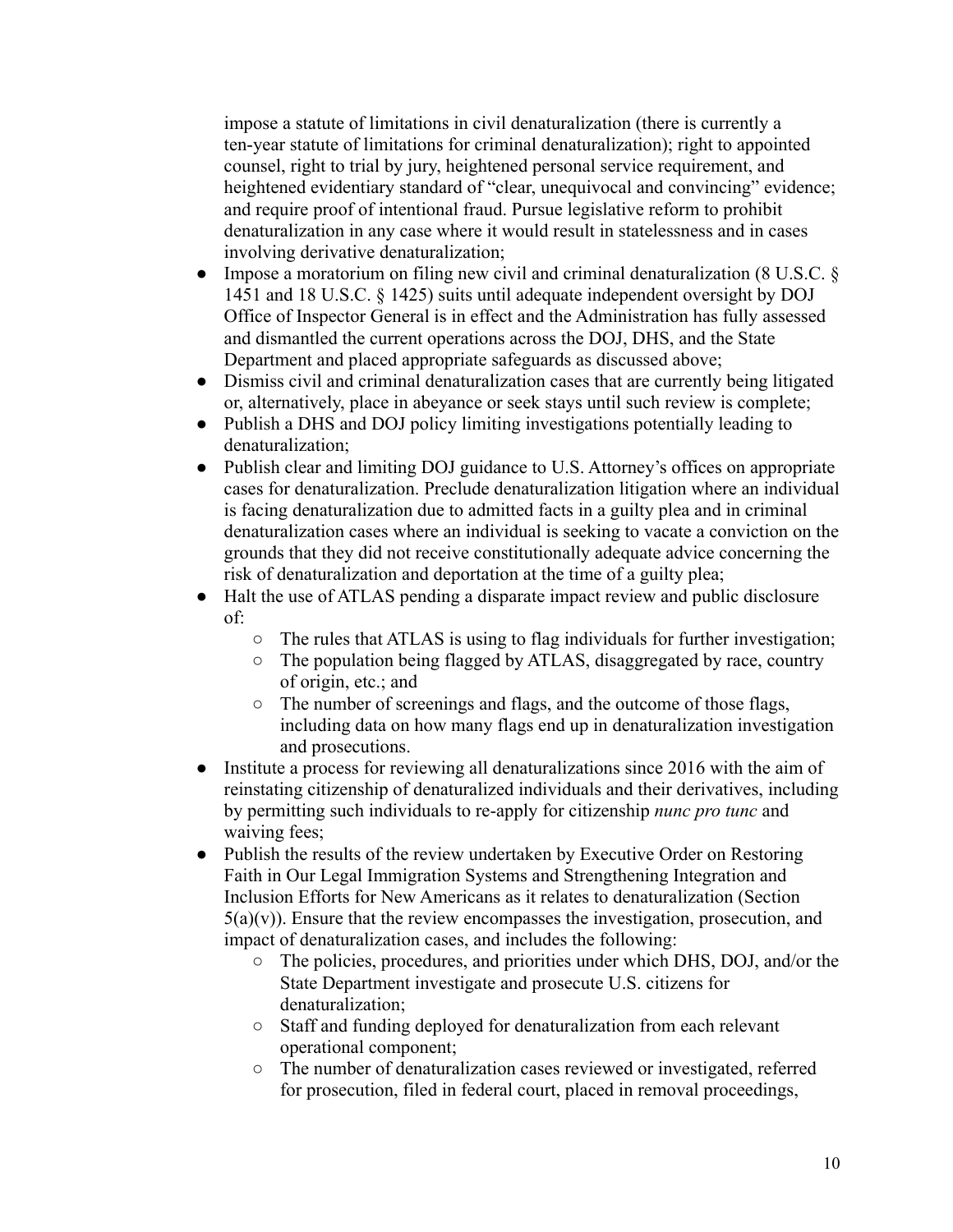leading to removal, and leading to statelessness. Case data should be disaggregated by country of origin, religion, gender, manner of entry (including port of entry and immigration status upon entry), referring agency, and alleged denaturalization grounds; and

The number of Americans with derivative citizenship denaturalized due to their sponsor's denaturalization.

#### **B. Passport Revocations**

In the past decade, the U.S. government has pursued a policy of arbitrary passport denials and revocations among primarily Yemeni-Americans. A similar policy has been adopted for the last two decades among Mexican-Americans, primarily along the southern border.<sup>37</sup>

In January 2016, two organizations filed a request with the State Department's Office of the Inspector General to investigate a pattern of passport confiscations and revocations at the U.S. Embassy in Sana'a, Yemen.<sup>38</sup> The report detailed a specific pattern that occurred primarily between 2012 – 2014 at the Sana'a Embassy. American citizens of Yemeni descent would visit the Embassy for routine consular services, such as renewing a passport or obtaining a passport or Consular Report of Birth Abroad for a child. Embassy employees would then subject the individual to hours long interrogations, threatening them with arrest or denaturalization, and coercing them into signing statements that purported to admit that the names on their Certificates of Naturalization were not their "true" names. It appeared that these Embassy employees assumed that all Yemeni-Americans engaged in some type of fraud to immigrate to the United States.

At the end of the coercive interrogations, the Embassy employees would then confiscate the passport and refuse to inform the individual how they might return to the United States. Many individuals were stuck in Yemen for a year or longer, until the Embassy finally provided them with appropriate instructions for how to apply for a limited validity passport, notice of revocation of their passport, and instructions on how to challenge the revocation. In effect, the U.S. government left these individuals in limbo for more than a year, denying them their rights to any type of due process, simply on the basis of their national origin.

In these cases, the Embassy employees were arguably taking action inconsistent with the Foreign Affairs Manual by deciding to revoke a passport by claiming there was fraud in obtaining the Certificate of Naturalization, even though no denaturalization proceedings had taken place.<sup>39</sup> The DOS Office of the Inspector General issued a report in October 2018 that laid out its findings, including key recommendations regarding improvement to systems of records, the burden of proof for passport revocation, and procedures related to passport confiscation.<sup>40</sup>

<sup>&</sup>lt;sup>37</sup> The practices along the Southern border involve separate but related issues around the assumption of fraud in recording births of predominantly Mexican-Americans. *See supra* note 46, at 124-36.

 $38$  Asian Americans Advancing Justice – Asian Law Caucus & Creating Law Enforcement Accountability and Responsibility, *Stranded Abroad: Americans Stripped of Their Passports in Yemen* (Jan. 2016), *available at* [https://bit.ly/2Rwpt8C.](https://bit.ly/2Rwpt8C)

<sup>39</sup> 8 FAM § 301.8-3(d) (2018).

<sup>40</sup> U.S. Dep't of State, Office of the Inspector Gen., *Review of Allegations of Improper Passport Seizures at Embassy in Sana'a, Yemen*, OIG-ESP-19-01, at 2 (Oct. 2018), *available at* [https://www.stateoig.gov/system/files/esp-19-01\\_0.pdf.](https://www.stateoig.gov/system/files/esp-19-01_0.pdf)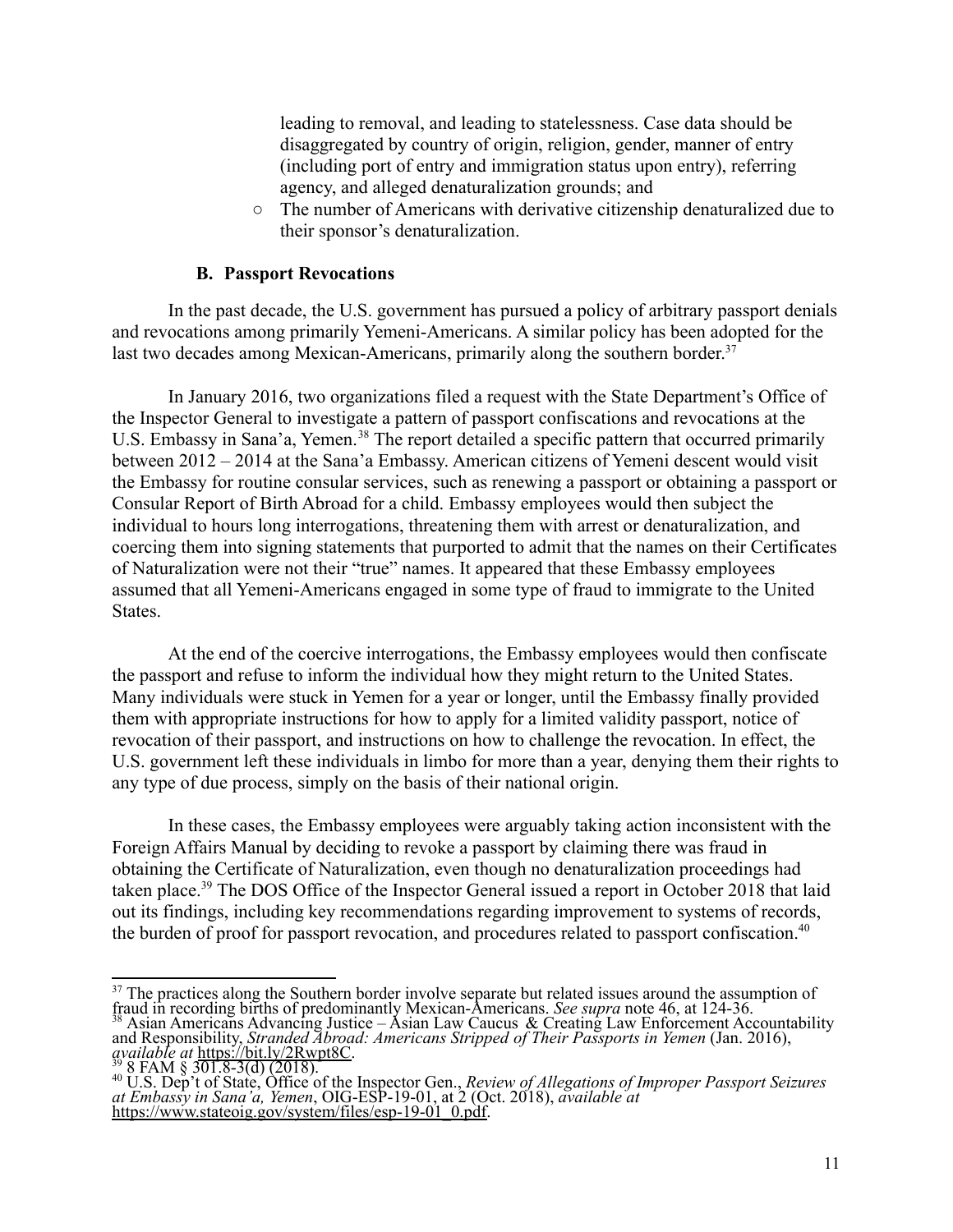Even after these individuals returned home and challenged their passport revocations, they continued to experience significant difficulty, as the State Department continued to proceed as though it had the power to indefinitely refuse to issue an individual a passport with a currently valid Certificate of Naturalization on the ground that they believed the name on the Certificate was not the name they were born with.<sup>41</sup> This practice also affected family members of those who had had their passports revoked, and continues to this day. This has meant that for years, many citizens residing in the United States with valid Certificates of Naturalization were unable to obtain passports and therefore unable to live and travel on the same terms as any other citizen – solely because of their country of origin.

#### *Recommendations*

- Review all current pending passport revocation/issuance decisions and cease proceedings in cases where the sole basis for revocation or refusal to issue is a claim that the individual's birth name is different from the name on their Certificate of Naturalization or Certificate of Citizenship;
- Review any final passport revocation decisions not currently in litigation in which the basis is the same as above and reverse the decision;
- Cease refusal to issue a passport solely where DOS believes the individual holds a name other than the name on a valid Certificate of Naturalization;
- Direct the DOS Office of the Inspector General to conduct a review of all passport revocations and confiscations from 2005 - 2021 to ensure an accurate accounting of all passports or Consular Reports of Birth Abroad improperly revoked or confiscated:
	- At the U.S. Embassy in Sana'a, Yemen or as a result of coercive interrogations at the Embassy (including family members of those who were coerced into signing statements at the U.S. Embassy);
	- Involving the authenticity of birth certificates issued near the U.S. Mexico border.
- Review litigation posture in any pending cases involving passport revocation or passport issuance to ensure that passports are not being unfairly revoked or denied;
- Publish the results of the review undertaken by Executive Order on Restoring Faith in Our Legal Immigration Systems and Strengthening Integration and Inclusion Efforts for New Americans as it relates to passport revocations (Section  $5(a)(v)$ ).

<sup>41</sup> In August 2020, the Second Circuit held that this was not an acceptable practice. *Alzokari v. Pompeo*, 973 F.3d 65, 72 (2d Cir. 2020) ("If the Department suspects that a citizen's certificate of naturalization was fraudulently obtained, it can institute denaturalization proceedings . . . What the Department cannot do is circumvent these proceedings by revoking a citizen's passport.").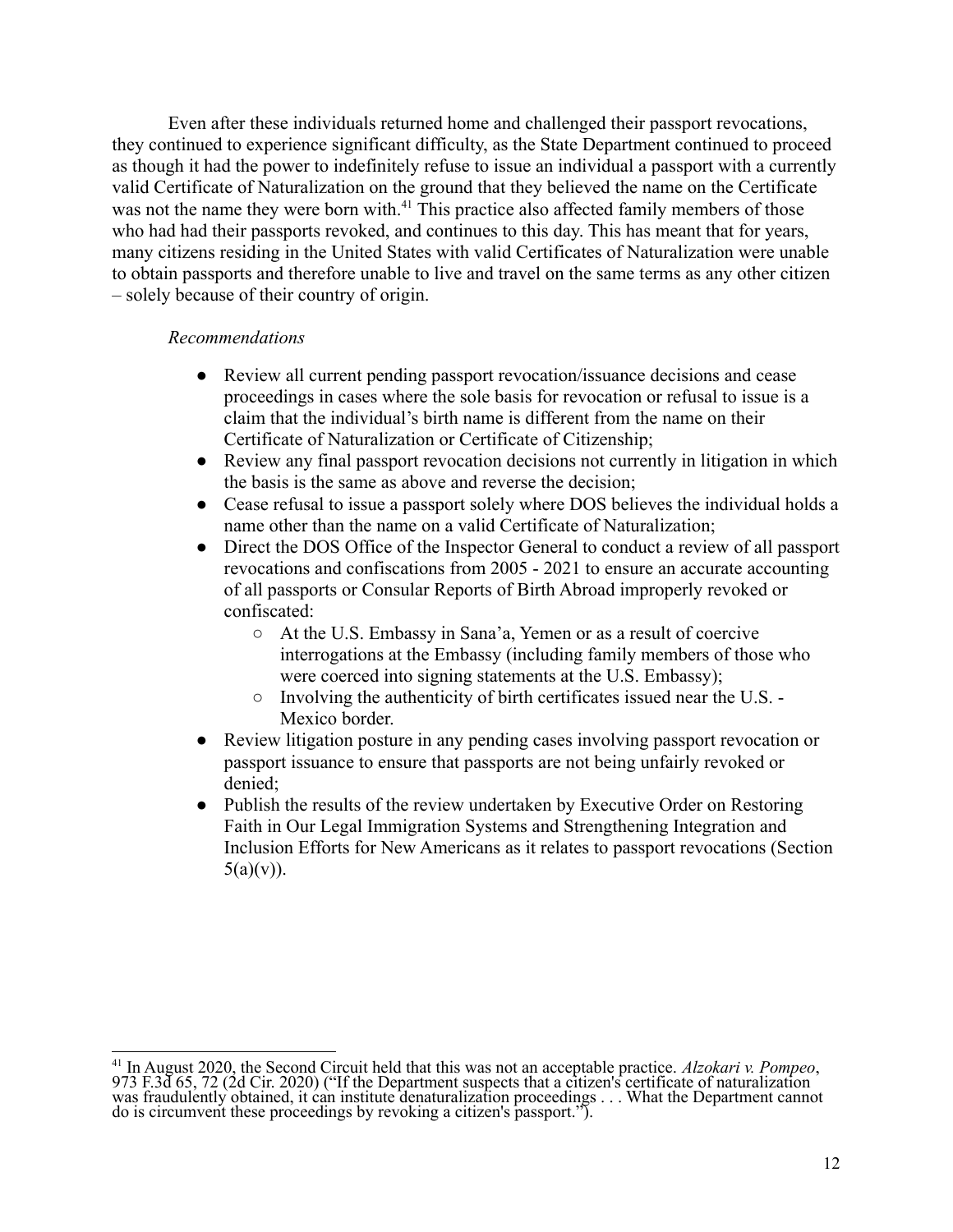#### **III.** *Border Rights and National Security*

## **A. Discriminatory Searches and Seizures Targeting BAMEMSA Travelers**

BAMEMSA travelers are disproportionately stopped, searched, and interrogated at our international borders,<sup>42</sup> in part because of policies and procedures implemented post-9/11 that target BAMEMSA communities based on perceived ethnicity and religion, and in part because of the so-called "border search exception" to the Fourth Amendment.<sup>43</sup> These stops often result in seizures of forensic data from smartphones and other electronic devices containing information that the Supreme Court has agreed is "private" and "intimate."<sup>44</sup>

Policing or surveillance based solely on protected characteristics like race or religion violates equal protection guarantees.<sup>45</sup> In the context of border surveillance, courts have made clear that officers cannot rely on factors like a traveler's "race, without more," or "Arab ethnicity alone" when deciding to detain and interrogate individuals.<sup>46</sup> While DHS's own nondiscrimination policy "prohibit[s] the consideration of race or ethnicity in ... screening ... activities, in all but the most exceptional circumstances," it is silent on religion as a basis for scrutiny, and broadly permits consideration of nationality in "anti-terrorism, customs, or immigration activities" at the border, thus allowing border agents to rely solely on such characteristics.<sup>47</sup> As a consequence, many BAMEMSA travelers face higher levels of scrutiny when entering the United States based on their national origin or perceived religious identity and are often forced to hand over their phones and other digital devices. They also experience prolonged detention and interrogations regarding their personal and professional relationships, religious practices, and political opinions.<sup>48</sup> For many, entering the country can feel like a hostile experience. Nearly one-in-five Muslim-Americans who participated in a 2017 Pew Research survey have been called offensive names or singled out by airport security.<sup>49</sup>

The frequency of electronic device searches at the border more than doubled between fiscal year 2015 and 2016.<sup>50</sup> CBP and ICE officers utilize digital forensic searches using

<sup>44</sup> *Riley v. California*, 573 U.S. 373 (2014).

<sup>42</sup> Br. for Asian Americans Advancing Justice – Asian Law Caucus, *Alasaad v. Mayorkas*, No. 20-1077 (1st Cir. Aug. 7, 2020), *available at*

https://www.eff.org/files/2020/08/14/2020-08-07 amicus brief asian americans advancing justice - asi an law caucus et al.pdf.

<sup>&</sup>lt;sup>43</sup> The "border search exception" allows officers to conduct routine searches and seizures at the border when a person is attempting to enter or is suspected to have entered the United States at the international border. *United States v. Flores-Montano*, 541 U.S. 149, 152-53 (2004). Routine searches, such as inquiring about name and citizenship, do not require reasonable suspicion, probable cause, or a warrant. *United States v. Montoya de Hernandez*, 473 U.S. 531, 538 (1985). Non-routine searches, however, such as those involving extended detention or an intrusive body search, require "reasonable suspicion." *United States v. Bravo*, 295 F.3d 1002, 1006 (9th Cir. 2002). Courts are divided as to the scope of digital forensic searches that fall within the "border search exception."

<sup>46</sup> *Farag v. United States*, 587 F. Supp. 2d 436, 464 (E.D.N.Y. 2008). <sup>45</sup> *Whren v. United States*, 517 U.S. 806, 813 (1996).

<sup>48</sup> *Supra* note 73. <sup>47</sup> U.S. Dep't of Justice, *Guidance for Federal Law Enforcement Agencies Regarding the Use of Race, Ethnicity, Gender, National Origin, Religion, Sexual Orientation, or Gender Identity* 2, no. 2 (Dec. 2014), *available at* [https://www.dhs.gov/sites/default/files/publications/use-of-race-policy\\_0.pdf.](https://www.dhs.gov/sites/default/files/publications/use-of-race-policy_0.pdf)

<sup>49</sup> Pew Research Ctr., *U.S. Muslims Concerned About Their Place in Society, But Continue to Believe in the American Dream* (July 26, 2017),

<sup>50</sup> Chloe Meade, Note, *The Border Search Exception in the Modern Era: An Exploration of Tensions Between Congress, the Supreme Court, and the Circuits*, 26 B.U. J. Sci. & Tech. L. 189, 192 (2020), *available at* [http://www.bu.edu/jostl/files/2020/04/6.-Meade.pdf.](http://www.bu.edu/jostl/files/2020/04/6.-Meade.pdf) [https://www.pewforum.org/2017/07/26/findings-from-pew-research-centers-2017-survey-of-us-muslims/.](https://www.pewforum.org/2017/07/26/findings-from-pew-research-centers-2017-survey-of-us-muslims/)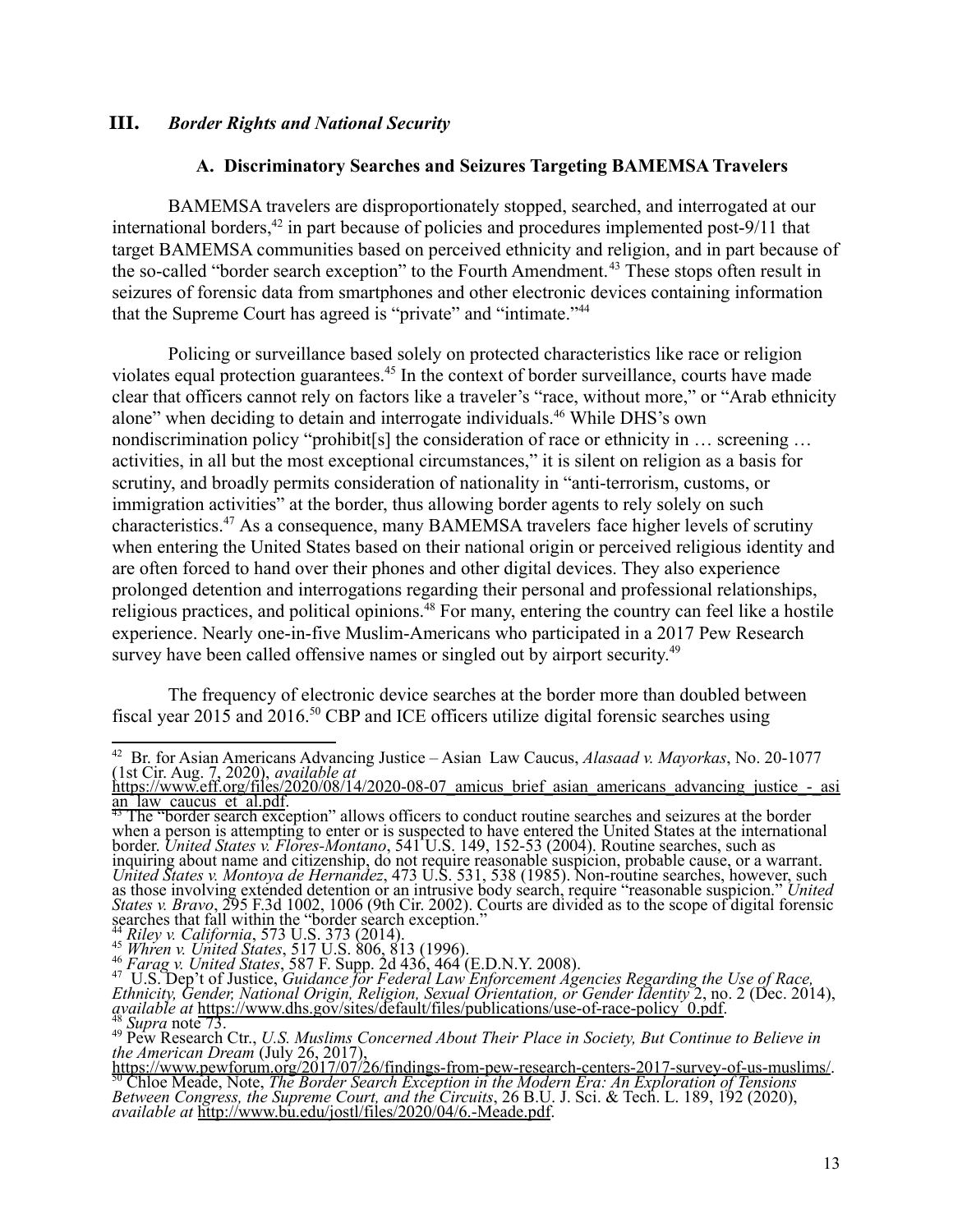sophisticated software and algorithms to search for information contained in the device including active files, deleted files, metadata related to activities, and password-protected encrypted data. Both agencies allow their agents to "perform 'basic' searches of electronic devices without reasonable suspicion and 'advanced' searches only with reasonable suspicion."<sup>51</sup> "Advanced" searches encompass forensic searches of digital services; they are "nonroutine border searches . . . [that] may be conducted only with reasonable suspicion of activity that violates the customs laws or in cases raising national security concerns.<sup>"52</sup> Restricting searches, and the discretion afforded to federal agents, to simply reasonable suspicion, however, poses a number of problems, not least of which is that the articulation of such reasonable suspicion depends mainly on the agents' individualized and potentially biased judgment. However, courts are divided as to the extent of the forensic search when only reasonable suspicion exists and the search is conducted pursuant to the "border search exception." The lack of a uniform, nationwide rule leads to inconsistent outcomes depending on where the travelers are entering the country and makes it hard for travelers to know their rights. For example, in the Ninth Circuit, a forensic search supported by reasonable suspicion "is restricted in scope to searches for contraband."<sup>53</sup> A warrant is required if the officer seeks "evidence of past or future border-related crimes."<sup>54</sup> In contrast, in the First Circuit, an officer can conduct an advanced search that extends to searching "for contraband, evidence of contraband, or for evidence of activity in violation of the laws enforced or administered by CBP or ICE."<sup>55</sup>

Body searches at the international border also fall within the "border search exception." Searches of "outer clothing, luggage, a purse, wallet, pockets [that] do not substantially infringe on a traveler's privacy rights" are considered routine and therefore do not require suspicion.<sup>56</sup> The "level of intrusion into a person's privacy determines" the nature of the search.<sup>57</sup> Officers need reasonable suspicion to conduct non-routine, more intrusive searches. While travelers, including those wearing religious head coverings, may request a pat-down or removal of their covering to be conducted "by a person of [their] gender and that it occur[] in a private area,"<sup>58</sup> humiliating practices have been reported. In particular, BAMEMSA women have described being forced to remove their headscarves in front of male officers, in violation of their religious beliefs.<sup>59</sup> The result has been a chilling impact on BAMEMSA travelers, with some unwilling to travel altogether or avoid travel unless it is absolutely necessary, and special concerns as they relate to foreign travelers, with the risk of denial of entry in case of refusal to acquiesce to a demand for search or seizure of a traveler's property. Additional precautions are now widespread amongst BAMEMSA travelers, including traveling with separate devices which contain limited data and allow for basic communicative functions, backing up and then erasing data from existing devices to maintain privacy, and letting family members and acquaintances know of the possibility of prolonged detention when attempting to enter the country.

<sup>58</sup> ACLU, Know Your Rights: Enforcement at the Airport, *available at*

<sup>51</sup> *Alasaad v. Mayorkas*, 988 F.3d 8, at 12 (1st Cir. 2021).

<sup>52</sup> *United States v. Kolsuz*, 890 F.3d 133, 146 (4th Cir. 2018) (citing U.S. CUSTOMS AND BORDER PROT., CBP Directive No. 3340-049A, BORDER SEARCH OF ELECTRONIC DEVICES (2018)).

<sup>53</sup> *United States v. Cano*. 934 F.3d 1002, 1018 (9th Cir. 2019).

<sup>55</sup> *Alasaad*, 988 F.3d, at 21.  $\frac{54}{ }$ *Id.* at 1018.

<sup>56</sup> *Tabbaa v. Chertof* , 509 F. 3d 89, 98 (2d Cir. 2007) (citation omitted).

<sup>57</sup> *Id.*

[https://www.aclu.org/know-your-rights/what-do-when-encountering-law-enforcement-airports-and-other](https://www.aclu.org/know-your-rights/what-do-when-encountering-law-enforcement-airports-and-other-ports-entry-us/#what-if-i-wear-a-religious-head-covering-and-i-am-selected-by-airport-security-officials-for-additional-screening)[ports-entry-us/](https://www.aclu.org/know-your-rights/what-do-when-encountering-law-enforcement-airports-and-other-ports-entry-us/#what-if-i-wear-a-religious-head-covering-and-i-am-selected-by-airport-security-officials-for-additional-screening) (last visited Mar. 5, 2021).

<sup>59</sup> Carrie Decell, *"Dehumanized" at the Border, Travelers Push Back*, Knight First Amendment Inst. (Feb.

<sup>2,</sup> 2018), *available at* <https://knightcolumbia.org/content/dehumanized-border-travelers-push-back>.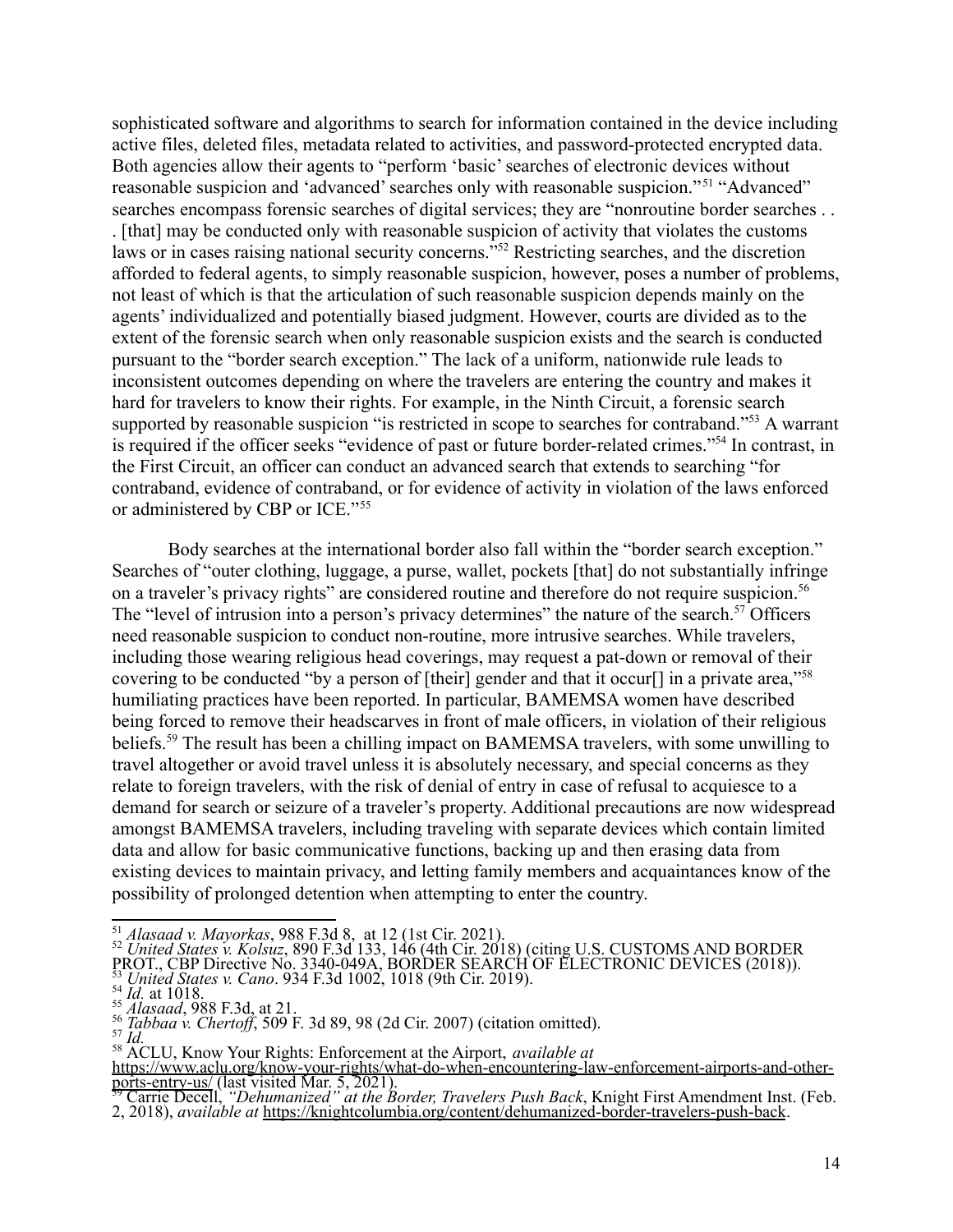#### *Recommendations*

- Modify existing DHS policy to explicitly prohibit agents from considering religion as a basis for consideration of further scrutiny, including the basis of searches and seizures of devices;
- Modify existing DHS policy to explicitly prohibit consideration of nationality in the examination of anti-terrorism, customs, or immigration activities at the border;
- Ensure that officers are properly trained to interact with BAMEMSA travelers, with DHS policy explicitly prohibiting questioning regarding religious practice or beliefs;
- Provide for efficient, prominently advertised methods (for instance at airports and other points of entry) to report incidents, including agents' misconduct or instances of policy violations.

## **B. Controlled Application Review and Resolution Program**

The USCIS created the Controlled Application Review and Resolution Program (CARRP) in 2008 to investigate and adjudicate applications the agency deems to present undefined national security concerns. When a case is subjected to CARRP, it results in discriminatory background check delays and inordinate and unlawful delay in adjudication of the application. Thousands of applicants, including those married to United States citizens and seeking naturalization, have faced delays which, for many, last indefinitely. The CARRP program discriminates based on factors such as country of origin, religion, travel history, charitable donations, law enforcement and FBI visits and questioning, and other arbitrary factors. Between 2008 and 2013, USCIS applied CARRP to over 41,800 immigration applications, primarily impacting Muslim immigrants from Iran, Iraq, Yemen, India, and Pakistan.<sup>60</sup>

Little to no recourse exists for individuals whose immigration applications are subjected to CARRP. While individuals may schedule appointments with USCIS to inquire about the status of the application, USCIS at most only confirms that the application is being held in background checks. Individuals may also reach out to their congressional representatives to request a status update from USCIS on behalf of a constituent, but no documented cases to date have resulted in faster adjudication due to congressional outreach. Often, the only meaningful recourse available for impacted applicants is to file a mandamus suit in federal court which, if granted after often lengthy litigation, compels the government to take action on the application. Still, even if a court grants a plaintiff's petition for writ of mandamus and orders USCIS to take action on the application, USCIS may still deny the application without any other opportunity given to the applicant to cure any defects, address any issues, or be told the reasons for the denial, leaving open the possibility that the denial is on the basis of the factors mentioned above, including national origin and religion.

The Administrative Procedure Act (APA), 5 U.S.C. § 500 *et seq.*, requires USCIS to carry out its duties within a reasonable time. Specifically, the APA provides that, "[w]ith due

<sup>60</sup> CARRP was a secret policy until the ACLU of Southern California, the Council on American-Islamic Relations Greater Los Angeles Chapter, and the National Immigration Law Center filed a Freedom of Information Act request in 2012 and obtained thousands of documents exposing CARRP. The policy is also subject to ongoing litigation in the Western District of Washington, *Wagafe v. Trump*, 2:17-cv-00094-RAJ.